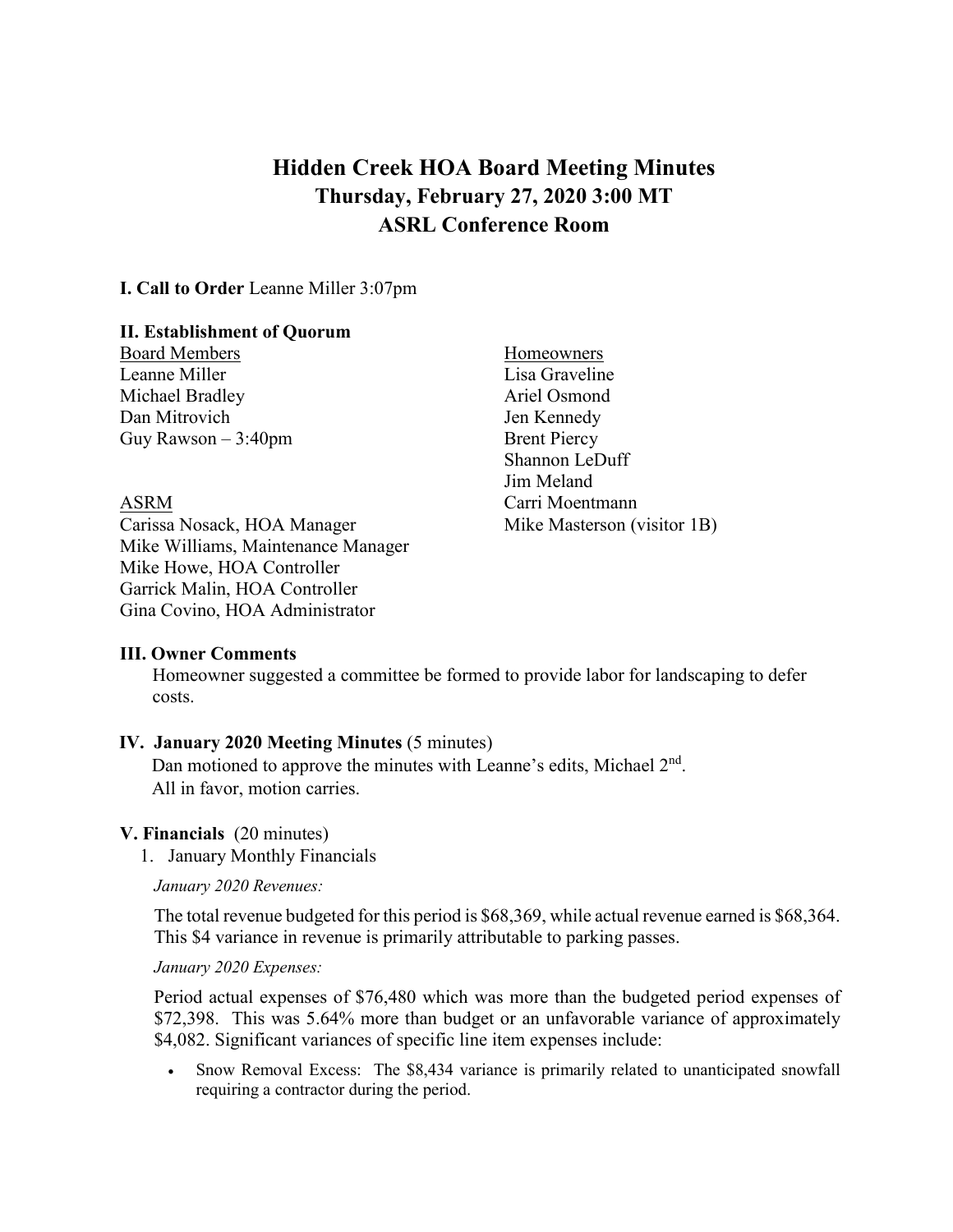• Maintenance Labor: The \$3,232 variance is primarily related to various urgent maintenance projects.

### **VI. Maintenance Report** (20 minutes)

| 1. Remodel/Modification Report           |                                  |
|------------------------------------------|----------------------------------|
| $3B$ – pending final inspection          | $8B - in progress$               |
| $13B2 - in progress$                     | $16B1$ – pending exterior paint  |
| $17A2$ – pending electrical work         | $20B$ – pending paint on decking |
| 24A – pending exterior paint on gas line | $25D$ – pending paint on conduit |
| $26B - waiting for contractor$           |                                  |

\*16B1 needs to be contacted to submit an amended application with drain details

### 2. Completed

o Cleared walkway from Georgetown to Frostwood Dr. several times Installed new latch to Men's restroom stall door

o Installed new lock and latch on chemical storage room and fixed the lock to the mechanical room to the pool and hot tub.

o Installed signs on Clubhouse entrance door and sauna door warning 24-hour surveillance.

- o Moved Clubhouse gate camera closer to gate for better view
- o Created new sign for hot tub closed
- o Drain and fill hot tub several times due to high traffic
- o Helped pull a guest's van out of a snow pile
- o Patrolling parking lots and passing out warnings
- o BOD approved heat cable replacement for 24A. Completed front and side areas.
- o Inspected 34B remodel for furnace flue penetration through roof

o Ice dam removal on 17B2, 11, 24A, 21C, 30A. All have had some water come inside the unit so far.

- o Remove snow from fire hydrants, and some parking areas
- o Gathering parking pass information on cars in parking lots for more accurate reference
- o Inspected suspected, nonstandard light fixture on 13B2
- o Removed unneeded equipment in chemical storage room
- o Reset security cameras and installed new batteries
- o Snow piles moved around property by Altitude

o Worked on and with plumber/excavator to remove and replace damaged shut off valve pipes to 24 B/C

o Completed 2 Emergency Valve replacements outside of unit 24C

- ASRM requested to draft a preventative plan for future valve replacement.
- Board requested additional direction and supervision for Ice Damn Removal to prevent damage to shingles.

#### In Progress

- 1. Working with MRW to coordinate asphalt work/bids
- 2. Scope of Work for roofs and insulation
- 3. Spring cleanup soon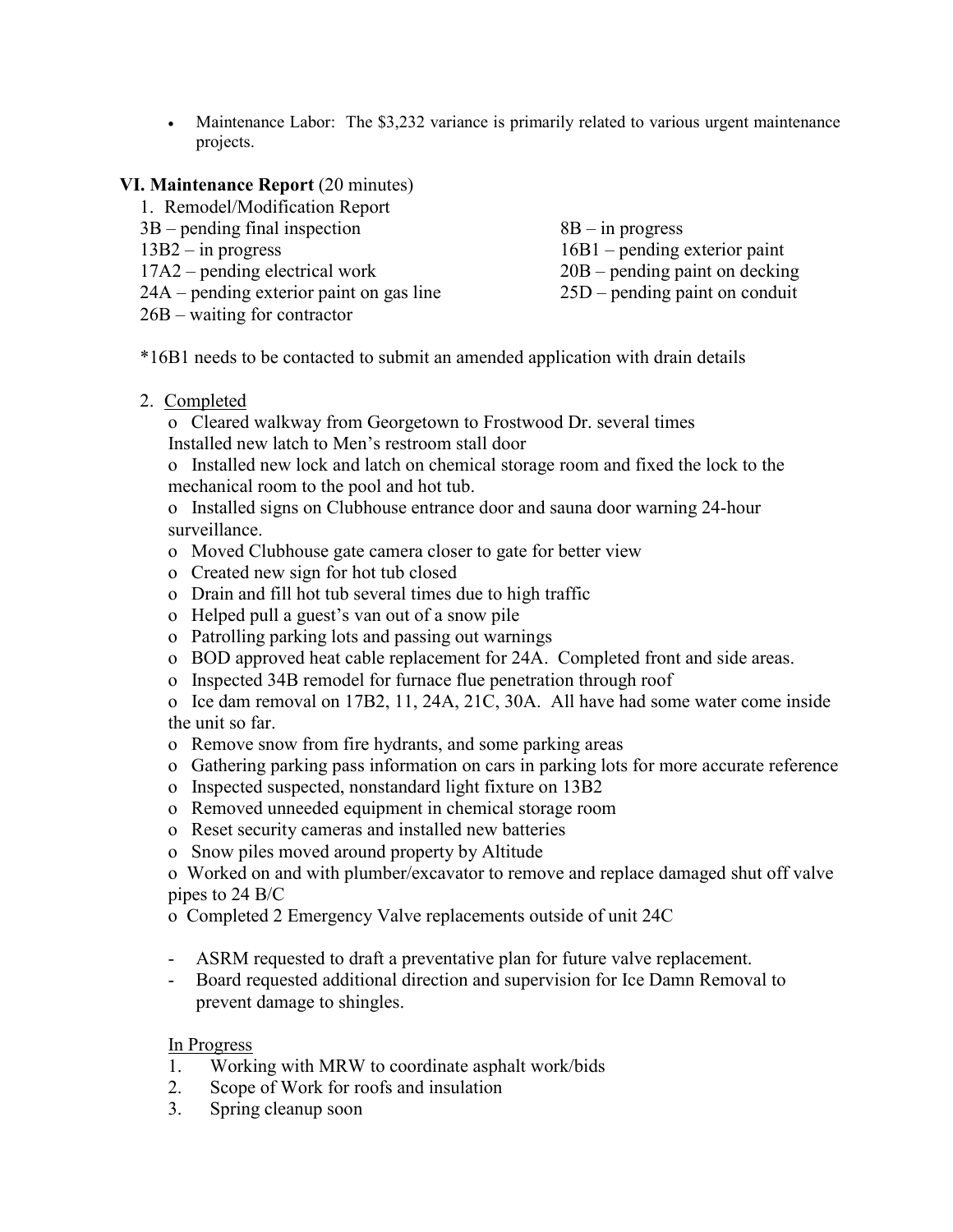- 4. Parking Patrol and other Routine Maintenance
- 5. Inspections as needed

#### 3. Parking Report

An inexpensive boot option was discussed to trial and a large colored sheet was suggested to use to notify owners the vehicles need to be moved for plowing.

## 4. Salt Melt Proposal

Contract was reviewed

Better communication on usage expectations will be relayed to the vendor.

## 5. B2020 Capital Project Schedule

Projected schedule reviewed

ASRM has been in contact with the contractor for the MRW project. Project is slated to begin the end of May,  $1<sup>st</sup>$  of June. Contractor is willing to work with the community to complete the inlet pond dredging, coordinate the railroad-tie retaining wall replacement (prior to asphalt) and bid the increased asphalt replacement/repair within the community.

- Reminder to have conduit installed under Cedar Lane at 4-6 locations for future electrical upgrades for lighting.

## **VII. Governance** (30 minutes)

1. Ratify Email Decisions

- 32A Application for Remodel was approved via email vote

- General Representation Agreement with Miller Harrison was approved via email Michael motioned to ratify email votes,  $2<sup>nd</sup>$  by Dan, Guy (Y). All in favor, motion carries.

2. Approve name change filing

Discussion took place on re-filing dba vs. executing permanent name change option. Motion to amend the Articles of Incorporation to change the Association name to Hidden Creek at the Canyons by Dan,  $2<sup>nd</sup>$  by Michael, Guy (Y). All in favor

3. Board of Directors

Brief interviews took place prior to the meeting between the candidates. The community has great volunteers with a broad depth of knowledge and experience. The Board is appreciative of the willingness of the candidates to serve.

Michael motioned to appoint Carri Moentmann to the Board,  $2<sup>nd</sup> Guy$ , Dan (Y). All in favor, motion carries.

## 4. ARC

26C – Hot Tub. Pending ASRM obtaining adjacent owner feedback. Board will vote via email and communicate results to owner by March 9<sup>th</sup> or sooner.

34B – Interior remodel w/ back door slider. Motion to approve interior remodel by Dan,  $2<sup>nd</sup>$  Michael, Guy (Y). All in favor, motion